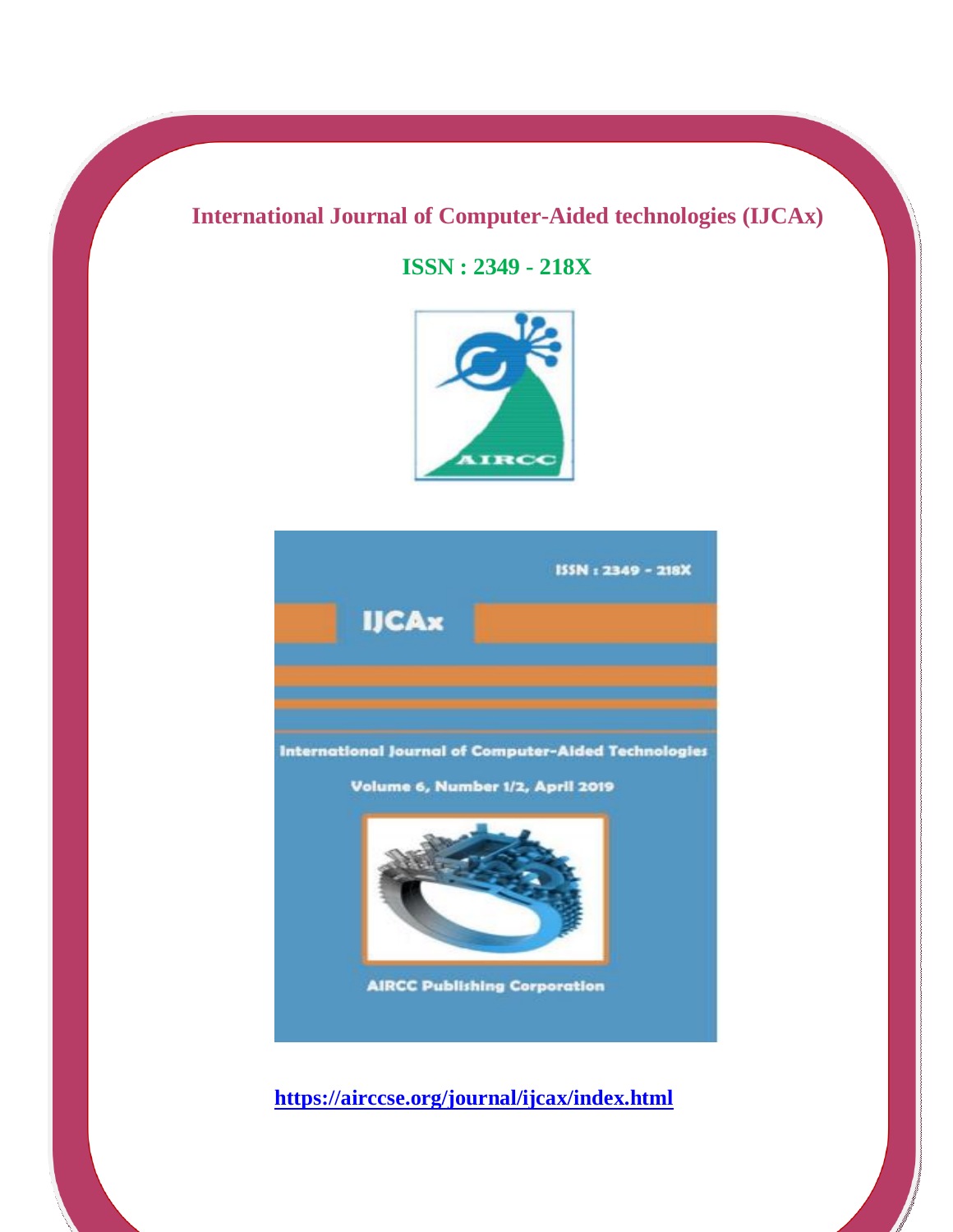## **SCOPE OF THE JOURNAL**

Computer-aided technologies (CAx) mean the use of computer technology to aid in the design,analysis and manufacture various products. International Journal of ComputerAided technologies (IJCAx) is an open access, peer-reviewed journal that publishes articles which contribute new results in all areas of Computer Aided technologies such as CAD, CAM, CAIM,CAR, CARD,CASE etc. The journal focuses on all technical and practical aspects of Computer Aided technologies. The goal of this journal is to bring together researchers and practitioners from academia and industry to focus on advanced CAx tools and establishing new collaborations in these areas. Authors are solicited to contribute to this journal by submitting articles that illustrate research results, projects, surveying works and industrial experiences that describe significant advances in all Computer Aided technologies. .

#### **Topics of interest include but are not limited to:**

The researchers and practioners are invited to submit the quality research papers with the research findings which must not have been published previously or be currently under consideration for publication in any other journals or conferences. Significant extensions of substantive research papers published in reputed conferences are also invited with a special note on contribution on the extension part. Research survey papers with superior quality are also invited.

- Product lifecycle management
- Product Data Management
- Finite Element Analysis
- CAx software tools ( CAD/CAM/CAE/CAID/CARD/CARE/CASE/ PLM/ERP/DNC/CAQ)
- Data Mining
- Digital/virtual prototyping, object archival and retrieval
- Enterprise Resource Planning
- Knowledge based Engineering
- Computer Aided Manufacturing Technologies
- Computation Geometry
- Computer Graphics
- Human machine and human computer interaction
- Optimization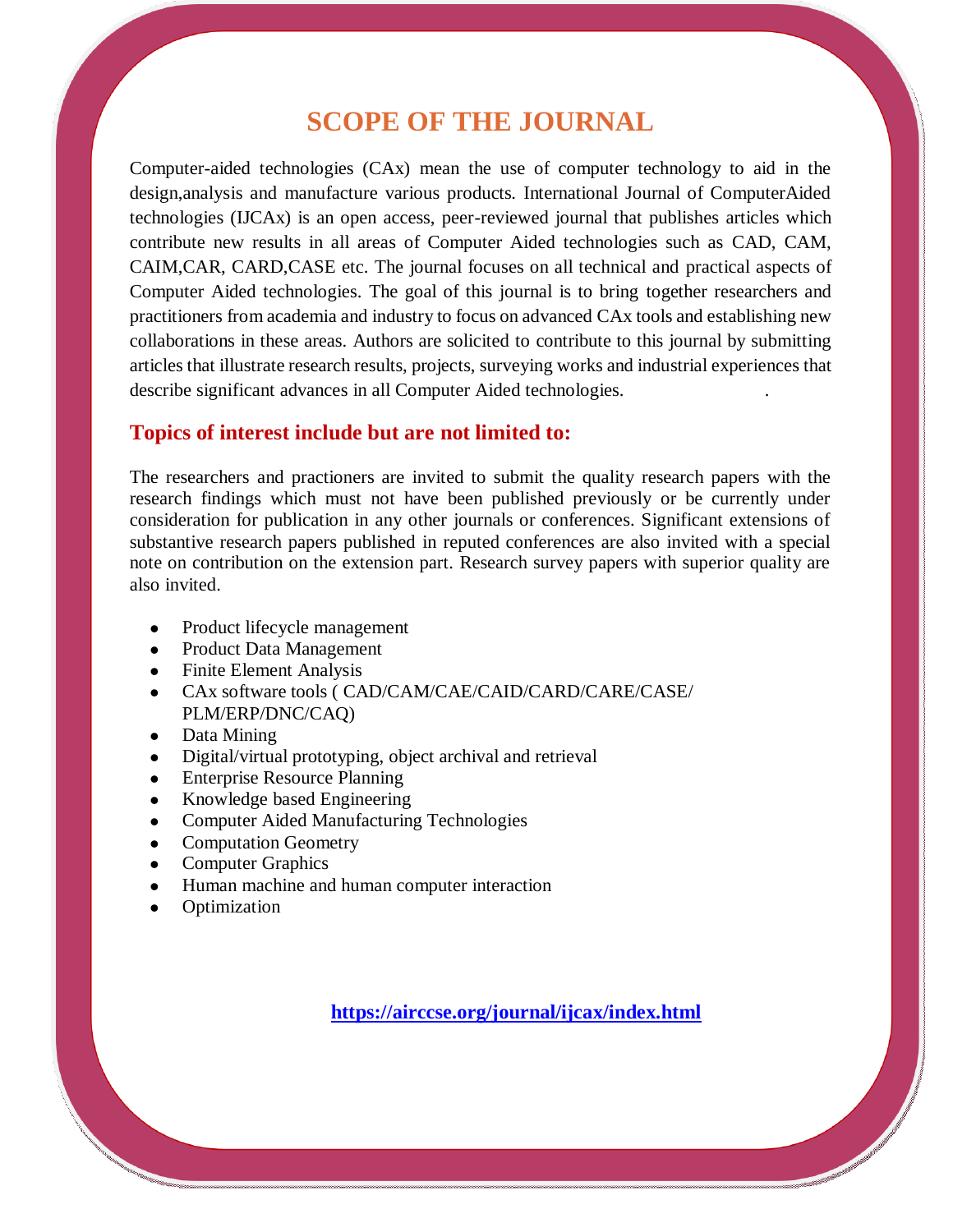# **Members of the Editorial Board**

**Abd EL-Aziz Ahmed,** Anna University, India **Abdolreza Hatamlou,** Islamic Azad University, Iran **Abe Zeid,** Northeastern University, USA **Aditya Goel,** Indian Institute of Technology-Bombay, India **Aniello Minutolo,** [Institute for High Performance Computing and Networking, Italy](https://airccse.org/journal/ijcax/index.html) **Anurag Mishra,** IMSEC, India **Behrouz Zolfaghari,** AmirKabir University of Technology, Iran **Benoit Eynard,** Universite de Technologie de Compiegne, France **Binod Kumar Pattanayak,** Siksha 'O' Anusandhan University, India **Dakshina Ranjan Kisku,** Asansol Engineering College, India **Daniel A.K,** Madan Mohan Malaviya Engineering College, India **Deepti Shrimankar,**Visvesvaraya National Institute of Technology, Nagpur, India **Elashiry M.A,** Cairo University, Egypt **Ephantus Kinyanjui,** Dedan Kimathi University of Technology, Kenya **Girija Chetty,** University of Canberra, Australia **Hameem Shanavas I,** MVJ College of Engineering, India **Hanumanthu Rajasekhar,** Jawaharlal Nehru Technological University, India **Hossein Jadidoleslamy,** Malek Ashtar University, Iran **Johnny Larue,** University of Miass, USA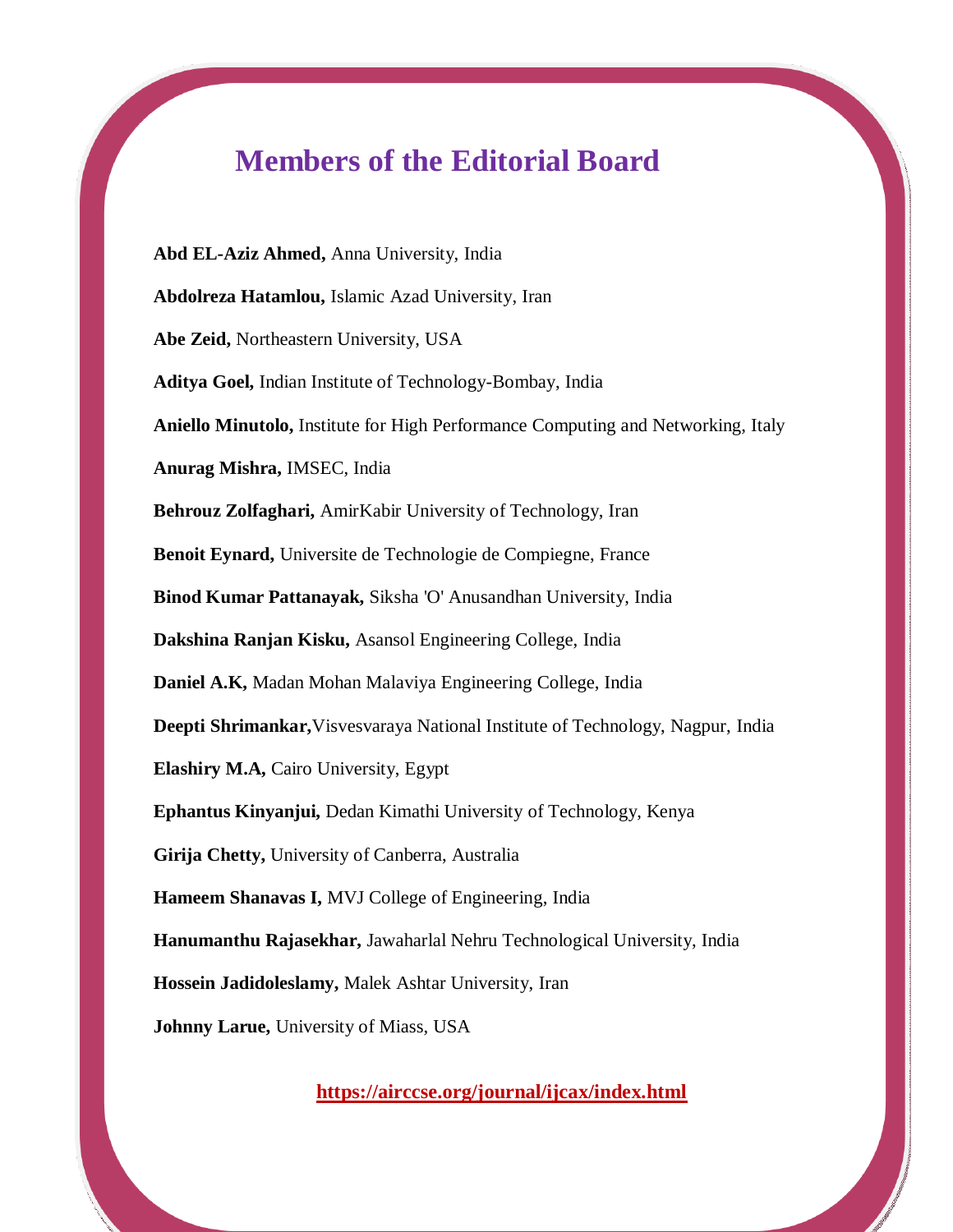**Julian Szymanski,** Gdansk University of Technology, Poland **Kannan S.R,** Pondicherry Central University, India **Khaled Merit,** University of Mascara, Algeria **Meenakshi A.V,** Periyar Maniammai University, India **Metasebia Kassa,** ZTE University, China **Mohamed Mosaad,** Port Said University, Egypt **Mosslem Amiri,** Shiraz University, Iran **Mostafa Abo-Bakr,** Assiut University, Egypt **Najem Nafiz Sirhan,** University of New Mexico, USA **Narinder Singh,** Punjabi university, India **Navin Kotrick,** Visvesvaraya Technological University, India **Niranjan Thote,**Visvesvaraya National Institute of Technology, India **Oussama Ghorbel,** Sfax University, Tunisia **Patil R.A,** Indian Institute of Technology Bombay, India **Pinar Tanriverdi,** Gebze High Technology Institute, Turkey **Rabindra Kumar Jena,** Institute of Management Technology, India **Raied Salman,** Stratford University, USA **Ramesh Babu K,** Vellore Institute of Technology, Indian **Ramthilagam S,** Periyar Govt.Arts College, India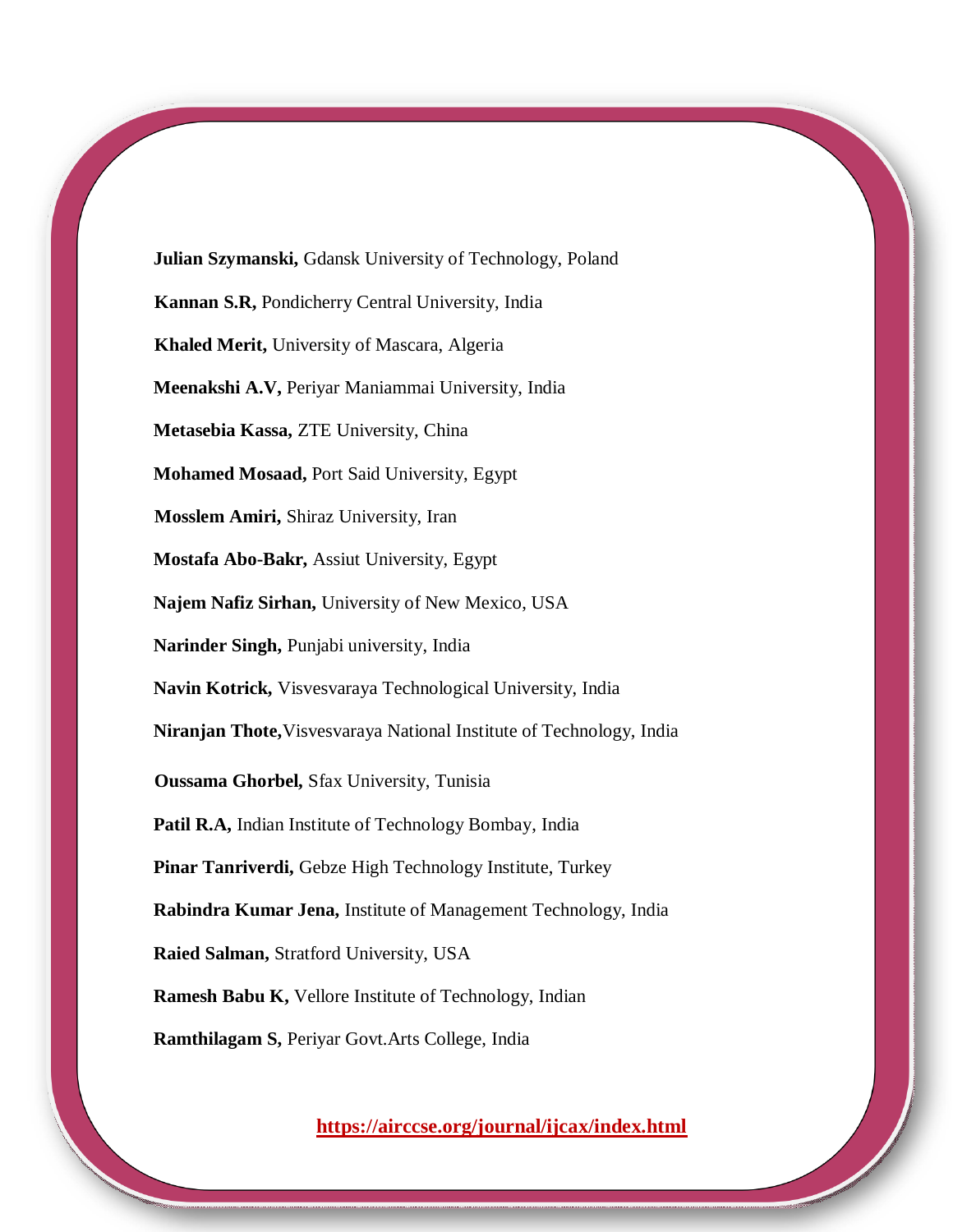**Rim Haddad,** Telecommunication, Tunisia

**Robert Hans,** Tshwane University of Technology, South Africa

**Sathish Kumar G.A,** Sri Venkatewara College of Engineering, India

**Seyyed Reza Khaze,** Islamic Azad University, Iran

**Shriram Vasudevan,** Amrita University, India

**Simi Bajaj,** University of Western Sydney, Australia

**Sridhar,** Alpha College of Engineering, India

**Srimal Jayawardena,** Australian National University, Australia

**Sudhakara A M,** University of Mysore, India

**Sunitha K.V.N,** BVRIT, India

**Uday Kumar P,** Jawaharlal Nehru Technological University, India

**Upesh Bhatnagar,** Raj Kumar Goel Institute of Technology, India

**Veeraswamy Kilari,** QIS College of Engineering and Technology, India

**Xuxiang,** Curtin University, Australia

Yadav K.P, Mahendra Institute of Engineering and Technology, Iran

**Yinglin Wang,** Donghua University, China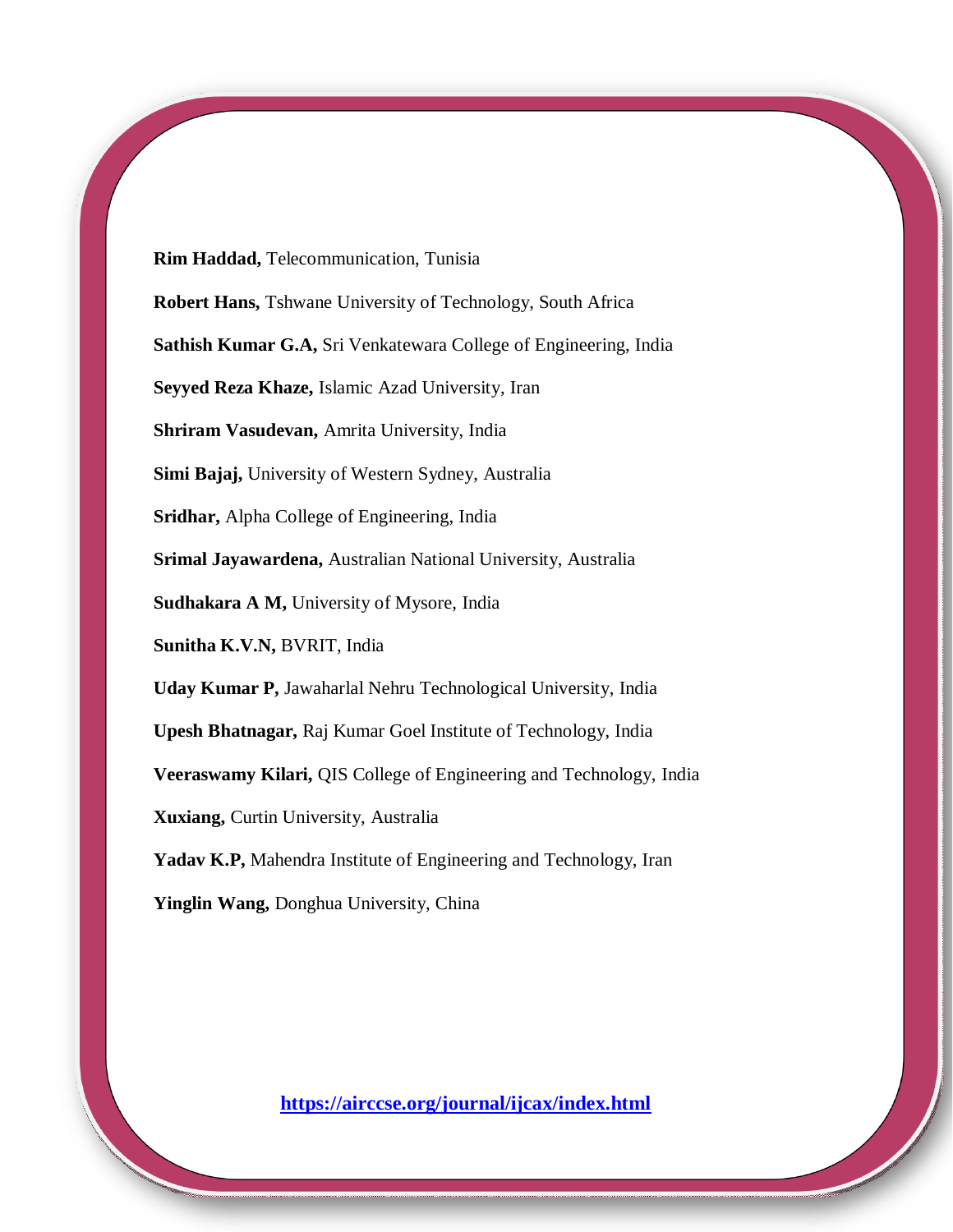## **Paper Submission & Manuscript preparation Guide**

## **Paper Submission**

Authors are invited to submit papers for this journal through Email: **[ijcaxj@aircconline.com](mailto:ijcaxj@aircconline.com)** or through **[Submission System.](https://coneco2009.com/submissions/imagination/home.html)** Submissions must be original and should not have been published previously or be under consideration for publication while being evaluated for this Journal. For paper format download the template in this page

[Manuscript Template](https://airccse.org/journal/aircc_template.doc)

#### **Review Process**

Submissions are accepted for review with the understanding that the same work has been neither submitted to, nor published in, another publication. Simultaneous submission to other publications will result in immediate rejection of the paper. Papers are not within the journal scope will be rejected immediately after the pre review process.

All manuscripts will be subject to a well established, fair, unbiased peer review and refereeing procedure, and are considered on the basis of their significance, novelty and usefulness to the Journals readership. The reviewing structure will always ensure the anonymity of the referees  $\&$  it will be reviewed by 3 experts in the field. The review output will be one of the following decisions:

- 1. Accept
- 2. Accept with minor changes
- 3. weak Accept with major changes
- 4. Reject

The review process may take approximately two ~three months to be completed. The Editor reserves the right to reject a paper if it does not meet the aims and scope of the journal, it is not revised well.

## **Copy Right Form**

After submitting final manuscript, you can get copy right form from Journal secretary

## **Contact Us**

Here's where you can reach us : **<ijcaxjournal@yahoo.com>** or **[ijcaxj@aircconline.com](%20ijcaxj@aircconline.com)**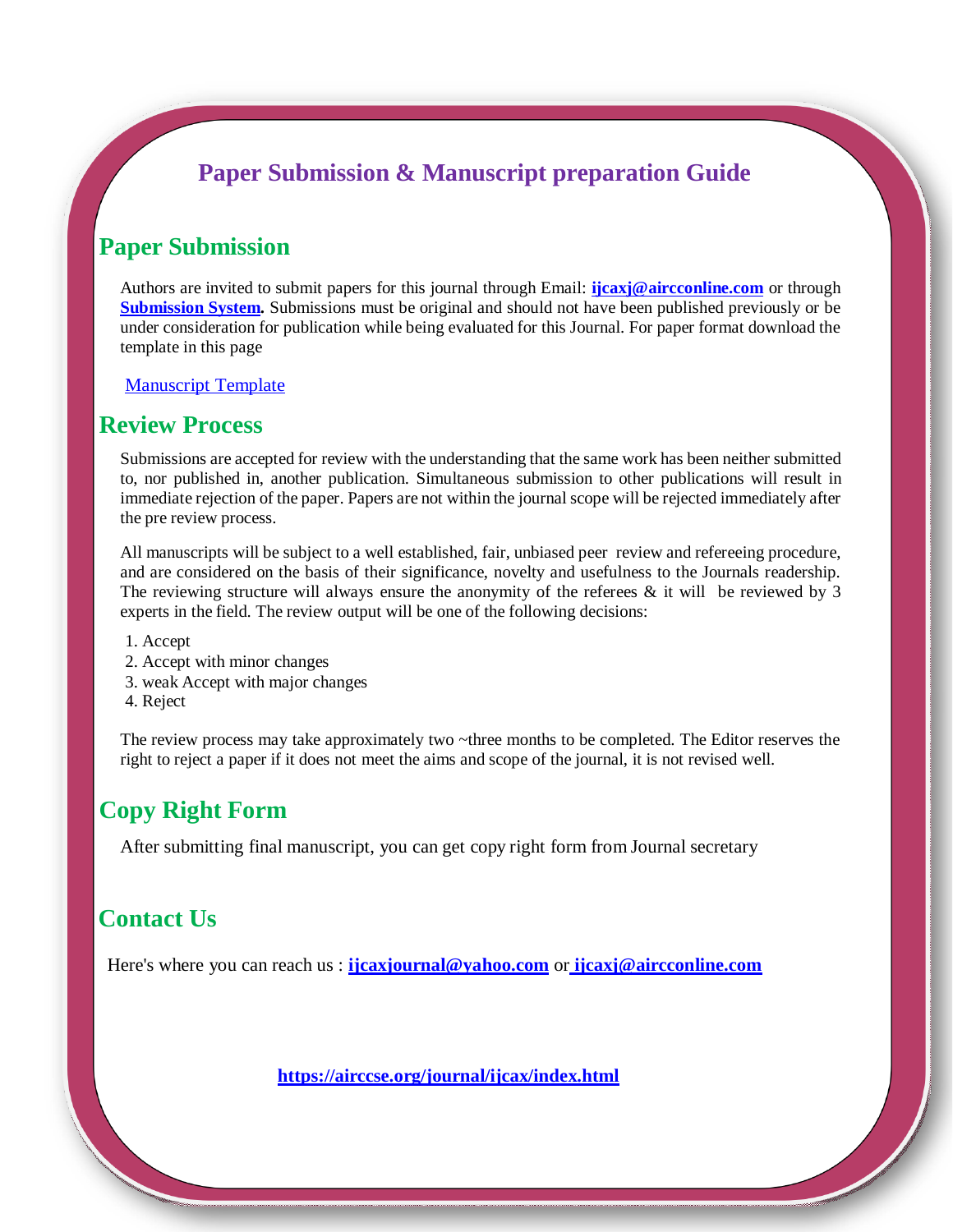# **Indexing**

#### **Abstracting & Indexing Services:**

The articles of IJWSC are indexed/abstracted in the following indexing services.









Google







Seribd.





#### **Bibliographic Information**

ISSN : 2349-218X doi : 10.5121/ijcax